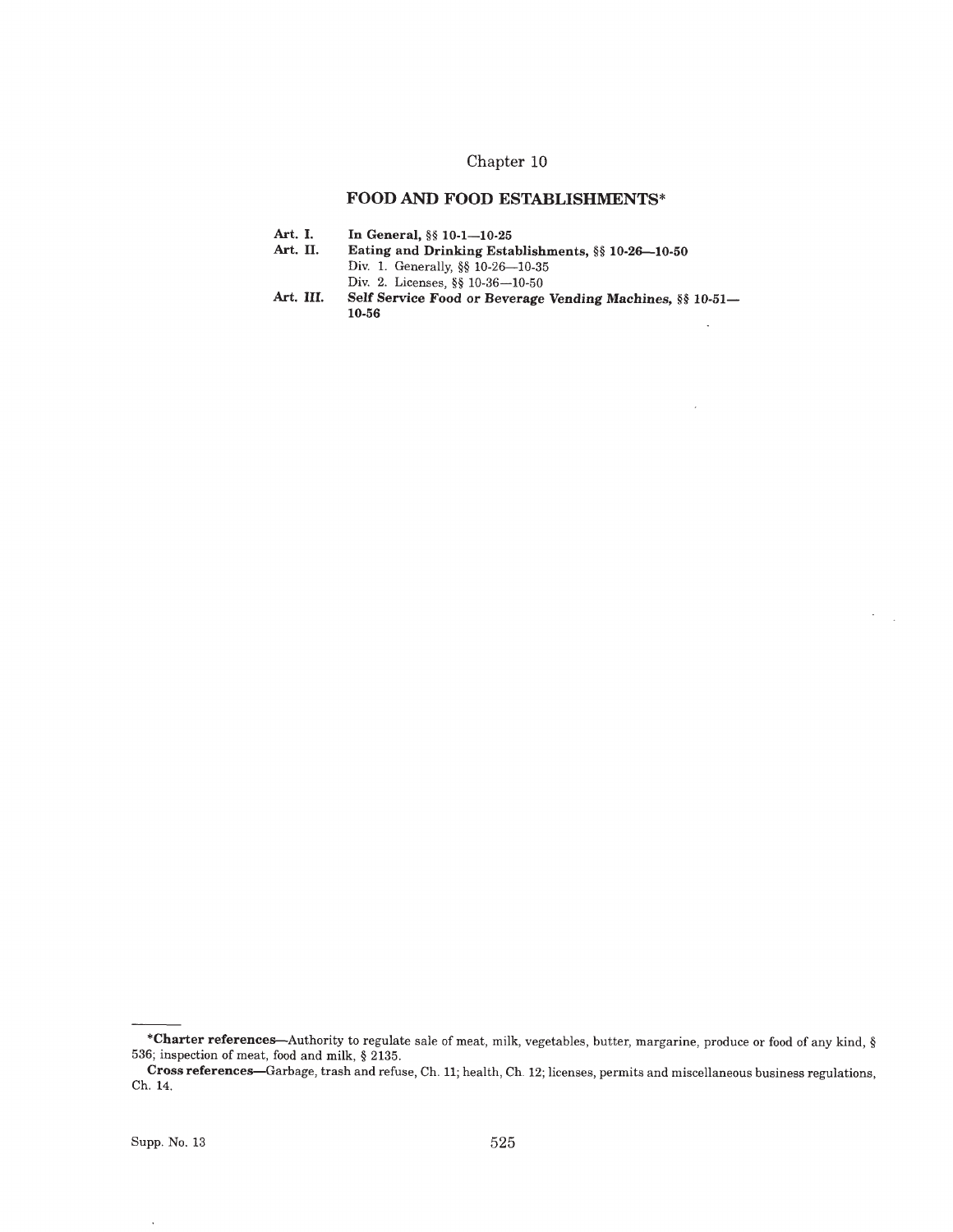$\mathcal{L}^{\mathcal{L}}(\mathcal{L}^{\mathcal{L}})$  . The set of  $\mathcal{L}^{\mathcal{L}}(\mathcal{L}^{\mathcal{L}})$  $\label{eq:2.1} \frac{1}{\sqrt{2}}\int_{\mathbb{R}^3} \frac{1}{\sqrt{2}}\left(\frac{1}{\sqrt{2}}\right)^2\left(\frac{1}{\sqrt{2}}\right)^2\left(\frac{1}{\sqrt{2}}\right)^2\left(\frac{1}{\sqrt{2}}\right)^2\left(\frac{1}{\sqrt{2}}\right)^2.$  $\label{eq:2.1} \frac{1}{2} \sum_{i=1}^n \frac{1}{2} \sum_{j=1}^n \frac{1}{2} \sum_{j=1}^n \frac{1}{2} \sum_{j=1}^n \frac{1}{2} \sum_{j=1}^n \frac{1}{2} \sum_{j=1}^n \frac{1}{2} \sum_{j=1}^n \frac{1}{2} \sum_{j=1}^n \frac{1}{2} \sum_{j=1}^n \frac{1}{2} \sum_{j=1}^n \frac{1}{2} \sum_{j=1}^n \frac{1}{2} \sum_{j=1}^n \frac{1}{2} \sum_{j=1}^n \frac{$  $\label{eq:2.1} \frac{1}{\sqrt{2}}\int_{\mathbb{R}^3}\frac{1}{\sqrt{2}}\left(\frac{1}{\sqrt{2}}\right)^2\frac{1}{\sqrt{2}}\left(\frac{1}{\sqrt{2}}\right)^2\frac{1}{\sqrt{2}}\left(\frac{1}{\sqrt{2}}\right)^2\frac{1}{\sqrt{2}}\left(\frac{1}{\sqrt{2}}\right)^2.$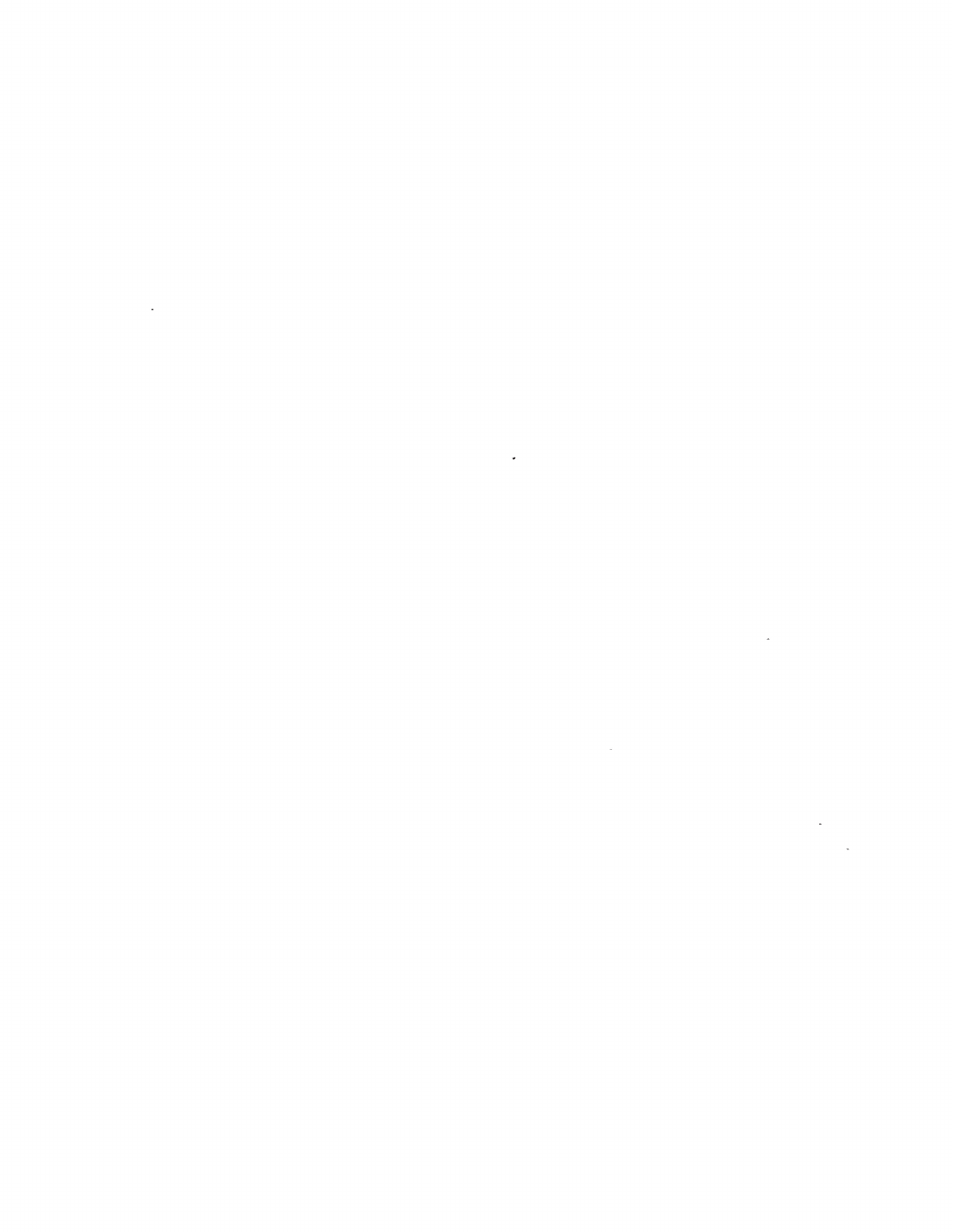## **ARTICLE I. IN GENERAL**

#### Sec. 10-1. Inspection-Food dispensers.

The board of health, by its duly authorized representatives, shall inspect all soda fountains, restaurants, hotels, meat or grocery stores or other places where produce or provisions for human consumption are sold or offered for sale at intervals established by regulations of the board of health within guidelines issued by the state board of health or at least once in three (3) months.

(Code 1970, § 11-7; Ord. of 6-74)

# Sec. 10-2. Same-Food and drink; full and free access; examination and condemnation.

(a) Inspections authorized. The director of health, any sanitarian or any duly authorized representative of the board of health is hereby authorized to inspect, take samples of and examine any food, drink and other substances used or intended to be used for human consumption as often as may be necessary for the detection of unwholesomeness or adulteration.

(b) Free inspections required. All dealers in food, their agents and all persons engaged in the transportation of food or drink shall upon request of any duly authorized representative of the board of health fully and freely permit any such inspection.

(c) Condemnation of unfit food. The director of health, any sanitarian or any duly authorized representative of the board of health shall condemn, forbid the sale of and cause to be denatured when possible, or cause to be removed or destroyed any food or drink found, after inspection, to be unfit for human consumption. (Code 1970, § 11-8)

### Sec. 10-3. Sale of unfit food or drink prohibited.

No person shall sell, offer or exhibit for sale, or have in his possession with the intent to sell, any meat, fish, vegetables, milk or any other article of food or drink for human consumption, either raw,

manufactured or otherwise prepared, which is putrid, decayed, infected, contaminated or unwholesome.

(Code 1970, § 11-9)

### Sec. 10-4. Possession of food as prima facie evidence of intent to sell.

Any meat, fish, vegetables, milk, or other foodstuffs or drink in the possession of, held or kept by a dealer in food or drink shall be prima facie evidence of intent to sell any such article for human consumption.

(Code 1970, § 11-10)

## Sec. 10-5. Establishments and premises to be maintained in sanitary condition.

Any person who owns, operates, leases or occupies any establishment in which food or drink intended for human consumption is stored, kept or offered for sale shall maintain such establishment and its surrounding premises in a clean and sanitary condition. Any such establishment shall be deemed to be in an unclean, unhealthful and insanitary condition when any food or drink therein is not reasonably and securely protected from flies, dust, dirt or any other contaminating agents. (Code 1970, § 11-11)

### Sec. 10-6. Sanitary storage, display and transporting of food and drink required.

All food and drink intended for human consumption shall be so kept, sold or offered for sale, displayed and transported as to be protected from dust, dirt, flies and other contamination. All containers and receptacles in which food or drink is kept shall be maintained in a clean and sanitary condition. Ice boxes and refrigerators in food stores and restaurants shall at all times be kept in a clean and sanitary condition.

(Code 1970, § 11-12)

## Sec. 10-7. Food and drink to be elevated above ground.

All meats, vegetables, fish or any other food or drink intended for human consumption shall be kept at least two and one-half  $(2\frac{1}{2})$  feet above the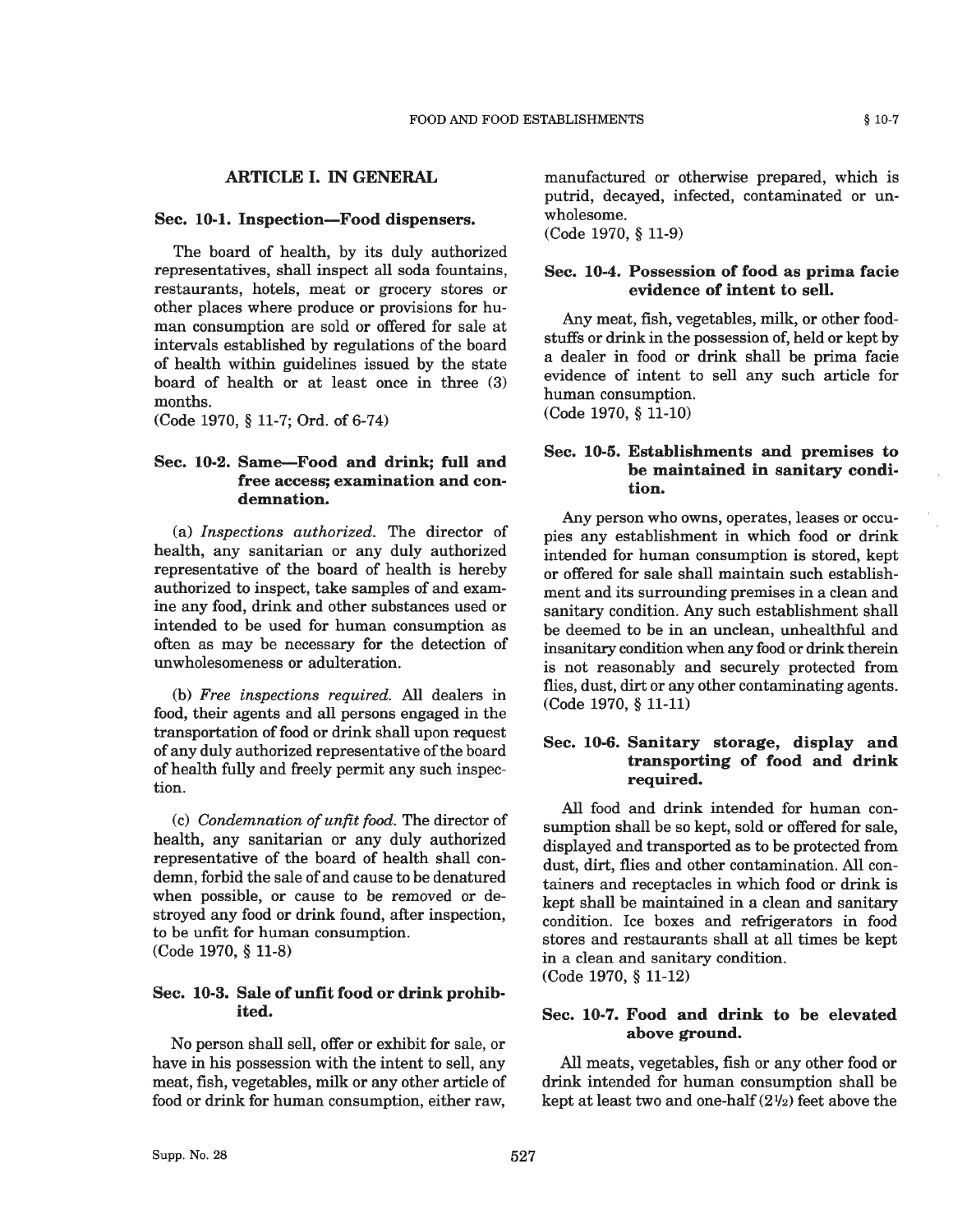floor, sidewalk or ground whether such merchandise is on display or deposited on delivery or otherwise.

(Code 1970, § 11-13)

#### Sec. 10-8. Protection against entry of flies.

During the season when flies are prevalent, all openings to the outer air from establishments where food is sold, stored, offered for sale, handled or prepared, shall be effectively screened and doors shall be self-closing, unless other effective means approved by the director of health are provided to prevent the entrance of flies. (Code 1970, § 11-14)

# Sec. 10-9. Establishments and adjacent living quarters; construction requirements.

No establishment where food is sold or prepared shall open directly into any room used as living or sleeping quarters or toilet, unless properly separated by a finished wall or walls and the opening connecting same is fitted with a selfclosing door opening outward from the restaurant or store.

(Code 1970, § 11-15)

# Sec. 10-10. Preparation or storage of food in sleeping quarters prohibited.

No person shall sell, offer or exhibit for sale, or have in his possession, charge or control with intent to sell for human consumption, any article of food or drink which has been manufactured, prepared or stored in any living or sleeping quarters or toilet room.

(Code 1970, § 11-16)

### Sec. 10-11. Procedure when infection or disease suspected.

When reasonable suspicion arises as to the possibility of transmission of infection or communicable disease from any person employed in or about any establishment or business in which food or drink is manufactured, prepared, sold or served to the public, the director of health is authorized to require such person to immediately cease such employment until such time as satisfactory evidence of good health has been filed with

him. Such evidence of good health shall include a certificate of examination by a reputable and competent physician, including microscopic or other scientific tests recognized as reasonably necessary aids to establish a diagnosis. (Code 1970, § 11-17)

### Sec. 10-12. Bread to be properly wrapped.

No person shall sell, distribute or transport any bread in loaf form which is not properly enclosed in a sanitary wrapper. (Code 1970, § 11-20)

## Sec. 10-13. Food in used wrappings prohibited.

No person shall wrap food products in newspapers, old sacks or any paper or wrapper which has been previously used.

(Code 1970, § 11-21)

### Sec. 10-14. License to deal in, manufacture or process food or drink required; duration; nontransferable; fees for issuance.

(a) No person shall conduct, operate or maintain any establishment dealing in or manufacturing and/or processing any food or drink used or intended to be used for human consumption or to be offered for sale either at retail or wholesale without first obtaining a license therefor from the health department.

(b) All such licenses shall be issued for a period of one (1) year and shall run from July first to June thirtieth of the following year.

(c) Licenses issued for any such establishment shall not be transferred or assigned.

(d) Every applicant for any such license shall pay a fee or fees for each such establishment in accordance with the following schedule:

| Retail establishments, including<br>bakeries, annually                                           | \$100.00 |
|--------------------------------------------------------------------------------------------------|----------|
| Wholesale establishments, annu-<br>$\text{ally} \dots \dots \dots \dots \dots \dots \dots \dots$ | 125.00   |
| Meat processing establishments,<br>annually                                                      | 125.00   |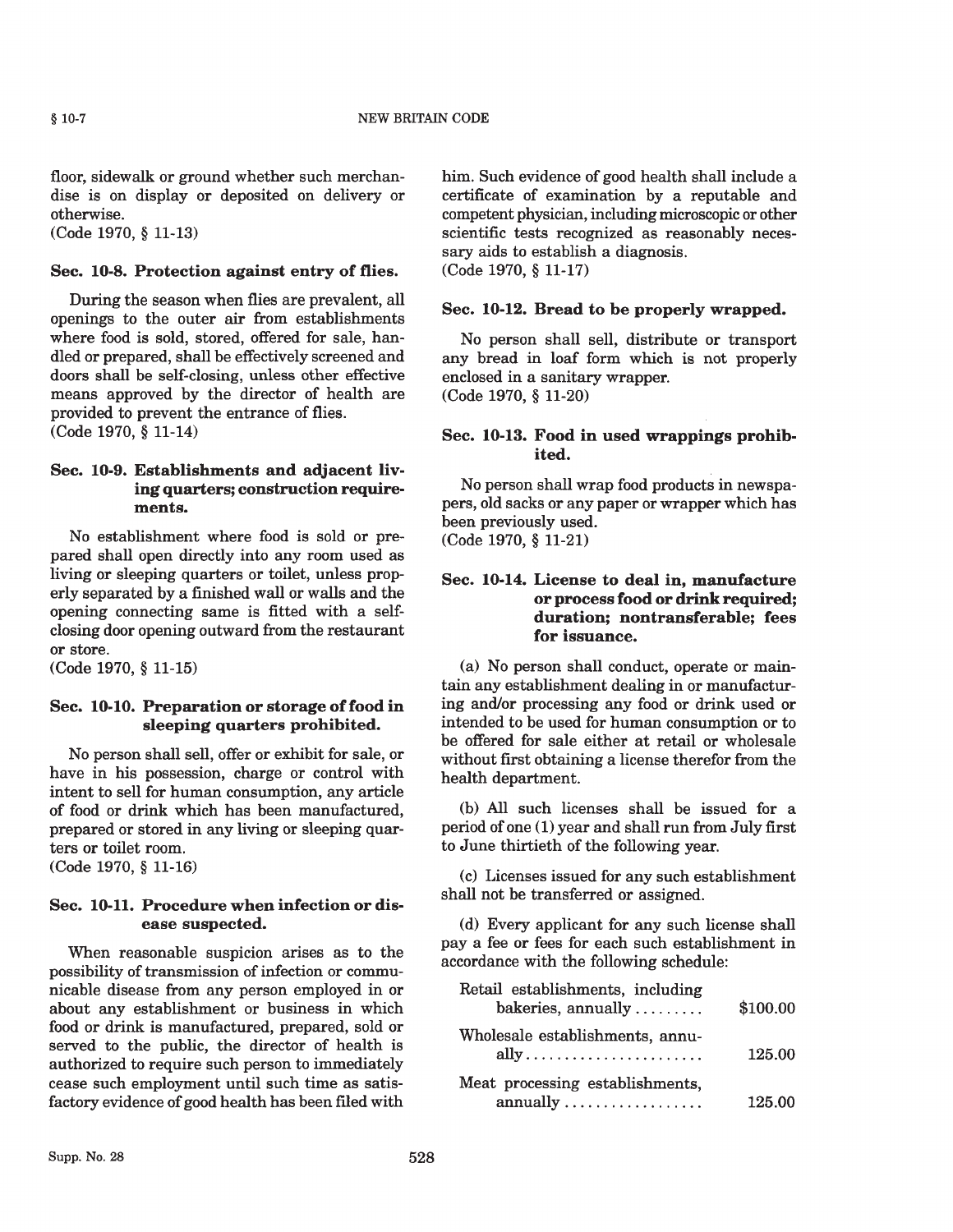In addition to such annual license, new establishments shall pay a plan review fee of fifty dollars  $(\$50.00)$ .

(Ord. of 11-95; Res. No. 30847-2, 1-27-10)

Editor's note—An ordinance adopted in Sept., 1995. repealed former § 10-14, relative to a license to deal in, manufacture or process food or drink, which derived from Code 1970, § 11-6; § 1 of an Ord. of 9-86 and § 2 of an Ord. of 4-90. An ordinance adopted in Nov., 1995, adopted a new § 10-14 to read as herein set out.

### Sec. 10-15. Self-service foods.

(a) The following definitions shall apply in the interpretation and enforcement of this section:

Potentially hazardous food means any food that consists, in whole or in part, of milk, milkproducts, eggs, meat, poultry, fish, shellfish, edible crustacea, or other ingredients in a form capable of supporting rapid and progressive growth of infectious or toxigenic microorganisms.

*Preservative* means something that has the power of preserving; an additive used to protect against decay, discoloration or spoilage.

Raw consumption means food to be consumed raw; foods that are not cooked nor have any additives.

Trained food handler means one who undergoes a training program and has basic knowledge and skills in temperature control, food handling and food sanitation.

(b) All standards and regulations promulgated by the State of Connecticut relative to the regulation of self-service foods as are presently in existence or as may be later promulgated are hereby adopted and incorporated herein.

(c) In addition to standards and regulations promulgated by the State of Connecticut, the following standards and regulations shall apply:

(1) No potentially hazardous food shall be made available in self-service containers or displays provided, however, that a food service may apply to the board of health for an exception which exception shall be granted upon a showing that the food service will satisfactorily comply with rules

and regulations adopted by said board of health governing the display and handling of potentially hazardous food.

- Potentially hazardous food, when made  $(2)$ available for consumption, shall be prepared, served or packaged by trained food handlers, provided, however, that the board of health may grant an exception to this requirement if the food service makes a showing that it will satisfactorily comply with rules and regulations adopted by said board of health governing the display and handling of potentially dangerous food.
- Any foods intended for raw consumption  $(3)$ from a self-service container or display unit shall be labeled as follows:
	- Any food composed of more than one  $\mathbf{a}$ ingredient shall have a sign listing all ingredients contained therein;
	- Any food containing a preservative  $\mathbf{b}$ . must have a sign listing the preservative or, if no preservative has been added, a sign so stating.

(d) The board of health shall, after public hearing, adopt and amend rules and regulations governing the display and handling of potentially hazardous food which rules and regulations shall have the force and effect of law, upon approval by a majority vote of the common council.

(e) No person shall conduct, operate or maintain a salad bar without first obtaining a license therefor from the health department. The annual fee for such license shall be twenty-five dollars  $(\$25.00).$ 

(Ord. of 9-85; Ord. of 11-86; Ord. of 4-90,  $\S$  3)

Secs. 10-16-10-25. Reserved.

# ARTICLE II. EATING AND DRINKING **ESTABLISHMENTS**

## DIVISION 1. GENERALLY

# Sec. 10-26. Definitions.

As used in this article:

Dealer in food shall be used in the context in which it appears and shall include retail and wholesale bakeries, meat, grocery, produce, confectionery, delicatessen or fish markets.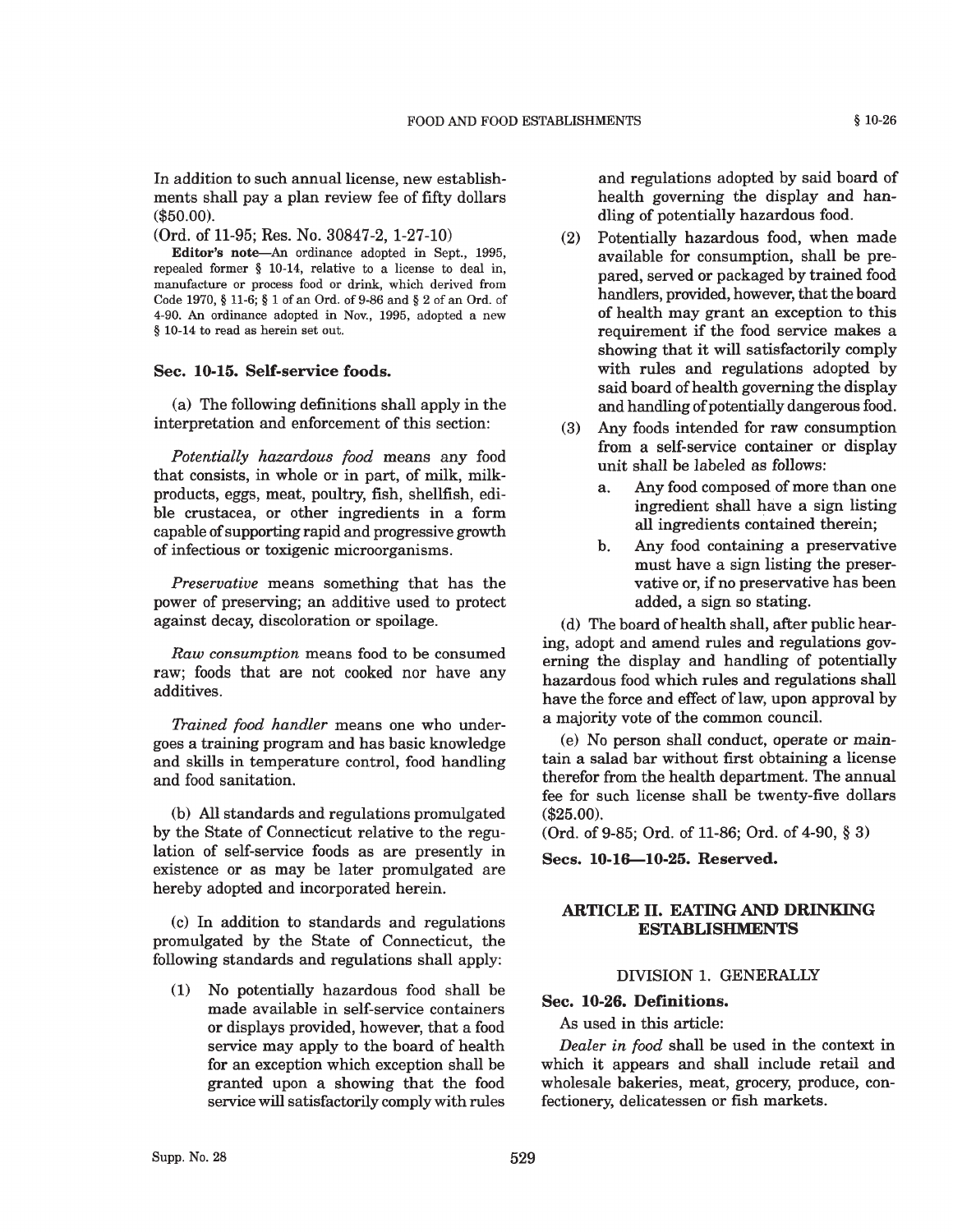Food establishments shall mean and include any restaurant, buffet, lunch room, grill room, lunch counter, dining room, hotel, tavern, mobile commissary unit, temporary food service establishment, catering kitchen and commissary for food service vending machines, and any other public places where food or drink is served, sold and consumed on the premises, or any such place where food is prepared for ultimate consumption in a public eating establishment.

(Code 1970, § 11-1; Ord. of 9-95)

Cross reference-Definitions and rules of construction generally,  $§$  1-2.

### Sec. 10-27. Cleaning and bactericidal treatment of utensils.

(a) All multi-use eating and drinking utensils used at places dispensing food or drink shall be washed after each usage until clean to the sight and touch in warm water between one hundred and ten (110) and one hundred and twenty (120) degrees Fahrenheit containing soap or alkali cleaner.

(b) After cleansing, all multi-use eating and drinking utensils shall be placed in wire cages and subjected by immersion for at least five (5) minutes to the bactericidal action of water heated to a minimum of one hundred seventy (170) degrees Fahrenheit. Bactericidal treatment employed by the use of chemicals, ultraviolet light, or any other method approved by the director of health shall also be acceptable.

(c) All multi-use utensils used in the preparation or serving of food and drink shall be thoroughly cleaned and effectively subjected to an approved bactericidal process immediately following the day's operation. (Code 1970, § 11-18)

#### Sec. 10-28. Storage and handling of utensils.

(a) After bactericidal treatment, utensils shall be stored in a clean, dry place protected from flies, dust and other contamination, and shall be handled in such a manner as to prevent contamination as far as practicable.

(b) Single service utensils used for serving food or drink shall be stored in a sanitary manner protected from dust, flies and other contamination.

(Code 1970, § 11-19)

Secs. 10-29-10-35. Reserved.

### **DIVISION 2. LICENSES**

#### Sec. 10-36. Required to operate.

No person shall conduct, operate or maintain any food establishment without first obtaining a license therefor from the board of health. (Code 1970, § 11-2; Ord. of 9-95)

# Sec. 10-37. Classifications of food establishments: fees for issuance of licenses: duration; inspection intervals; reinspection fees; late charge.

(a) All licenses to conduct, operate or maintain any food establishment shall be issued for a period of one (1) year beginning July 1 and ending June 30 of the following year, except that any license issued after July 1 of any year shall expire as of the June 30 following the date of issuance of such license.

(b) Food establishments shall be classified as follows:

- $(1)$ Class I establishment  $-$  Food service establishment with commercially prepackaged food and/or hot or cold beverages only. No preparation, cooking or hot holding of potentially hazardous foods is included, except that commercially packaged precooked foods may be heated and served in the original package within four (4) hours; e.g., cold commercially packaged sandwiches and sandwich meat and cheeses, pastries, confectioneries, snacks, popcorn, pretzels, donuts, coffee, tea, soft drinks, etc.
- $(2)$ Class II establishment - Food service establishment using cold or ready to eat commercially processed food requiring no further heat treatment and/or hot or cold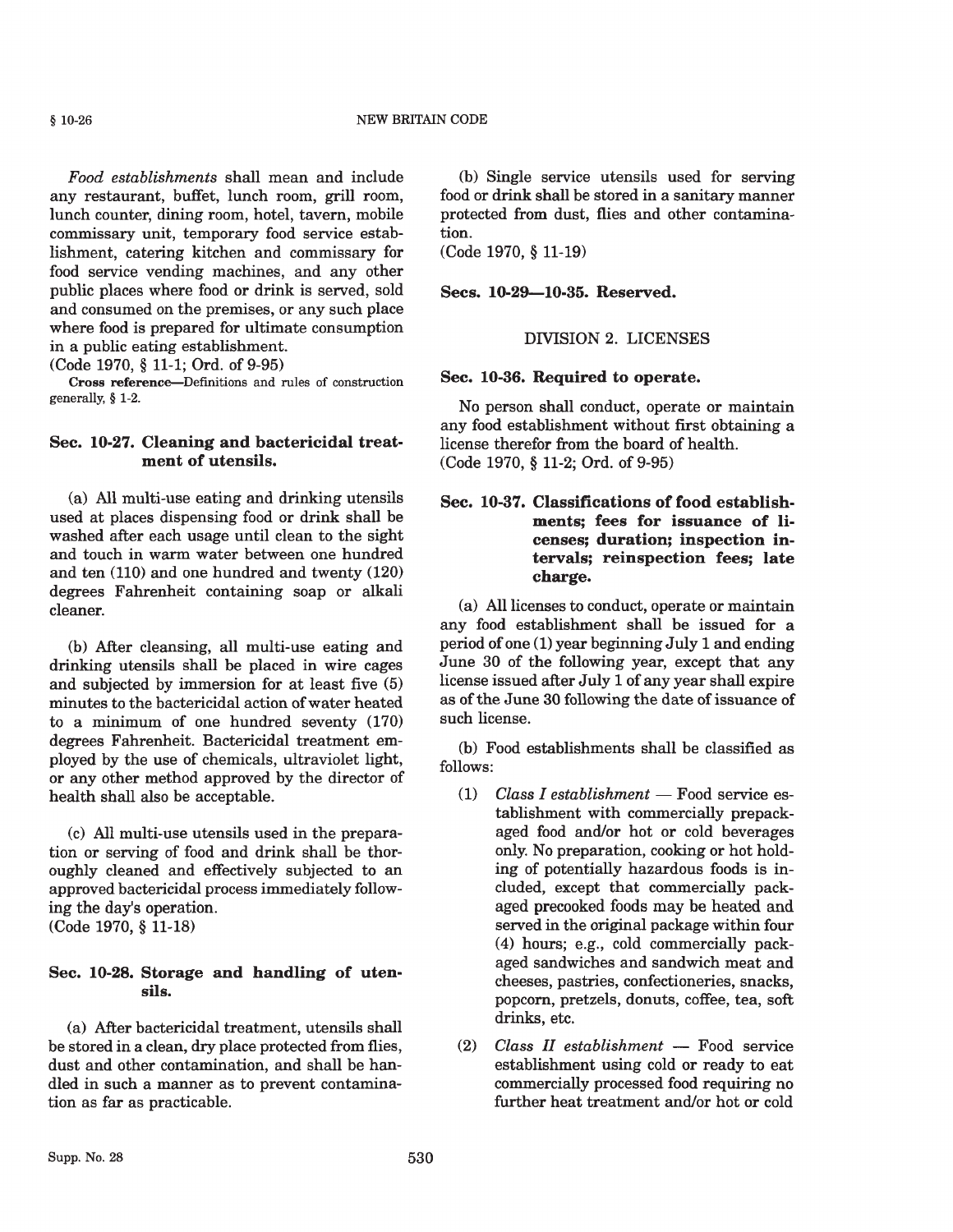beverages. No cooking, heating or hot holding of potentially hazardous foods is included, except that commercially packaged precooked foods may be heated and served in the original package within four (4) hours, and commercially precooked hot dogs, kielbasa and soup may be heated if transferred directly out of the original package and served within four (4) hours; e.g., cold deli sandwiches, salads, commercially prepared, processed and packaged sandwiches, hot dogs, kielbasa, soups, coffee, tea, soft drinks, etc.

- (3) *Class III establishment* Food service establishment having on the premises exposed potentially hazardous foods that are prepared by hot processes and consumed by the public within four (4) hours of preparation; e.g., hot meat sandwiches, pizza, soups, seafood, etc.
- (4) *Class IV establishment* Food service establishment having on the premises exposed potentially hazardous foods that are prepared by hot processes and held for more than four (4) hours prior to consumption by the public; e.g., meats, poultry, eggs, seafood, dairy, etc.

(c) Food establishments shall be inspected at the following intervals:

- (1) Class I establishment 360 days;
- (2) Class II establishment 180 days;
- (3) Class III establishment 120 days;
- (4) Class IV establishment 90 days;
- (5) Temporary food service establishment At intervals based on the applicable class of the establishment.

(d) Every applicant for a license to conduct, operate or maintain a food establishment shall pay a fee or fees for such establishment in accordance with the following schedule:

- (1) *Class I establishment:*
	- a. Fixed establishment One hundred ten dollars (\$110.00) per year, or part thereof.
- b. Mobile establishment Fifty dollars (\$50.00) per year, or part thereof.
- (2) *Class II establishment:*
	- a. Fixed establishment One hundred forty-five dollars (\$145.00) per year, or part thereof.
	- b. Mobile establishment Eight-five dollars (\$85.00) per year, or part thereof.
- (3) *Class III establishment:*
	- a. Fixed establishment One hundred eighty dollars (\$180.00) per year, or part thereof, plus two dollars (\$2.00) per seat for each seat in excess of thirty-five (35).
	- b. Mobile establishment One hundred fifteen dollars (\$115.00) per year, or part thereof.
- (4) *Class IV establishment* Two hundred fifteen dollars (\$215.00) per year, or part thereof, plus two dollars (\$2.00) per seat for each seat in excess of thirty-five (35).
- (5) *Temporary food service establishment* Twenty dollars (\$20.00) per day up to a maximum of one hundred dollars (\$100.00) per year.

(e) Late charge for food establishment licensing fee. There shall be a thirty dollar (\$30.00) late charge for any food establishment licensing fee not received by June 30. In addition, there shall be an additional thirty dollars (\$30.00) charge for each additional thirty-day period that the fee remains delinquent.

(f) Reinspection fee. In the event that a food establishment shall require a reinspection as a result of having failed to attain a passing grade on the initial inspection (4 pt. item(s) not corrected or previous grade below 80), such food establishment shall be required to pay a reinspection fee of one hundred dollars (\$100.00) for each required reinspection.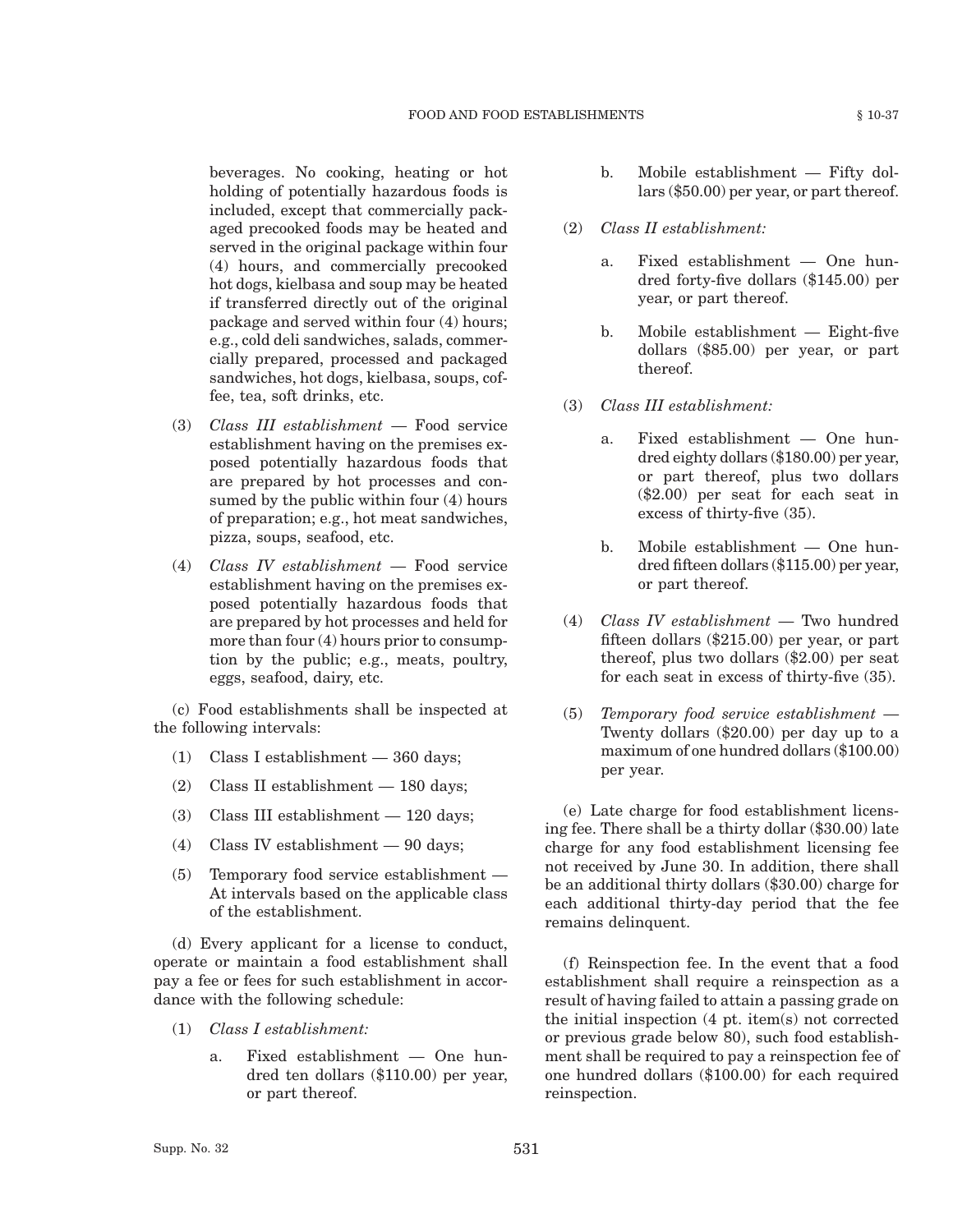(g) All new or extensively remodeled food establishments must undergo a plan review before beginning operation. A fee of one hundred twentyfive dollars (\$125.00) is to be paid for each plan review.

(Code 1970, § 11-3; Ord. of 9-95; Ord. No. 27823, 4-28-04; Res. No. 28693-2, 8-18-05; Res. No. 30847-2, 1-27-10; Res. No. 32711-2, 5-28-14)

#### **Sec. 10-38. Display; nontransferable.**

(a) All licenses issued to conduct, operate or maintain any eating or drinking establishment shall be displayed in a conspicuous place on the premises of the licensee's place of business.

(b) Licenses issued to conduct, operate or maintain any such establishment shall not be assigned or transferred.

(Code 1970, § 11-4)

#### **Sec. 10-39. Revocation and suspension.**

Any license issued to conduct, operate or maintain any eating or drinking establishment may be revoked or suspended by the director of health whenever the licensee violates any ordinance or state regulation covering sanitation of public eating and drinking establishments. Such revocation or suspension shall be made only after notice and hearing.

(Code 1970, § 11-5)

#### **Secs. 10-40—10-50. Reserved.**

### **ARTICLE III. SELF-SERVICE FOOD OR BEVERAGE VENDING MACHINES**

#### **Sec. 10-51. Definitions.**

As used in this article, "self-service food or beverage machine," shall mean any vending machine offered for public use which upon the insertion of a coin, coins or token, or by other means, dispenses unit servings of food or beverages either in bulk or package without replenishing the device between each vending operation.

(Code 1970, § 11-77)

**Cross reference—**Definitions and rules of construction generally, § 1-2.

### **Sec. 10-52. Certain beverages exempt from article.**

Machines vending only beverages in sealed cans or bottles, other than milk or milk products, shall be exempt from the provisions of this article. (Code 1970, § 11-78)

#### **Sec. 10-53. License—Required.**

No person shall engage in the operation of, or operate or maintain any self-service food or beverage vending machine without first obtaining an operator's license therefor from the department of health.

(Code 1970, § 11-79)

### **Sec. 10-54. Same—Application; contents; fees.**

(a) Applicants for a license to operate a self service food or beverage vending machine shall file with the department of health a sworn application in writing on forms provided by the department of health. Such applications shall contain the following information:

- (1) Applicant's full name, residence and post office address and whether such applicant is an individual, firm or corporation. If the applicant is a partnership, the names and addresses of the partners shall be included.
- (2) Location of the commissary and of other establishments where supplies are kept and where vending machines are repaired or renovated.
- (3) Identity and form of the products to be dispensed through the vending machine and the number and location of each such type vending machine in his possession.
- (4) Signature of the applicant.

(b) Each applicant for such a license shall pay a fee or fees for each machine as follows:

| Food or beverage, annually | \$10.00 |
|----------------------------|---------|
|----------------------------|---------|

| Ice machine, annually $\dots\dots\dots$       | 25.00 |
|-----------------------------------------------|-------|
| (Code 1970, $\S$ 11-80; Ord. of 4-90, $\S$ 4) |       |